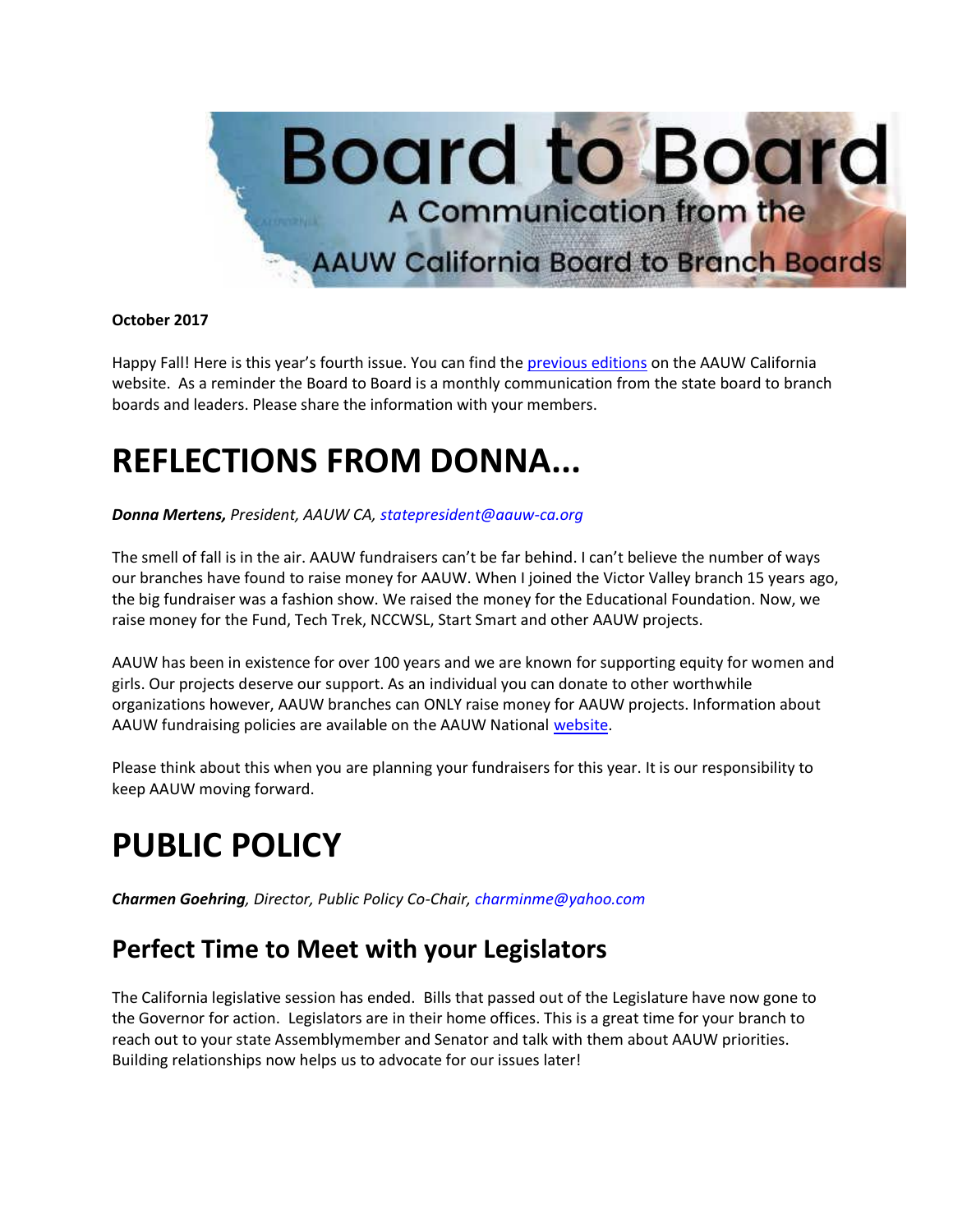### **Election Activities**

October is the month to organize activities for the November election:

- candidate forums
- educational meetings on local issues if you have any
- voter registration (by Oct 23)
- get-out-the-vote

Visit the [National website](https://bor.aauw-ca.org/sendy/l/YlrJ763AeyF892b51vFm0EptRw/3otuRNpRW9rHhvUVf9zw6A/zJH7ImJsmqQx37uITFpx763Q) for great ideas for get-out-the-vote (GOTV) campaigns and more.

Share successful legislative contacts and election events with your state public policy committee! We are standing by to celebrate and assist as needed!!

# **PROGRAM**

*Jane Niemeier (Co-President Elect) and Stormy Miller (Director), Program Co-Chairs, [program@aauw](mailto:program@aauw-ca.org)[ca.org](mailto:program@aauw-ca.org)*

#### **Program of the Quarter: July 1 – September 30, 2017**

What a pleasure it was to read the branch newsletters and to see the good work that all of you are doing! Five branches were selected that are following our mission of breaking through barriers for women and girls. The branches are Fremont, Lodi, Los Altos-Mountain View, Roseville-South Placer and Santa Cruz County. What do they have in common? Each branch featured one or more women speakers from their communities who certainly define breaking through barriers! A [brief h](https://bor.aauw-ca.org/sendy/l/YlrJ763AeyF892b51vFm0EptRw/T7ley892DHrFrW763SGpPTBhSQ/zJH7ImJsmqQx37uITFpx763Q)ighlight of these outstanding programs can be found on the AAUW California website. We would also like to recognize Half Moon Bay for its STEM Camp and Stockton for STEM Trek. Since there isn't room for every girl at Tech Trek Camp, these branches helped educate other girls in the field of STEM. Great work!

### **AAUW CA Book Club Launch: I am Malala begins October 15th!**

We are excited to launch the AAUW California Book Club selection, *LAm Malala* by Malala Yousafzai. Malala reminds us by her actions why we are all passionate about AAUW. She so strongly believes in education for girls that she almost died for her beliefs.

This may be your first online book club, so we've provided additional information on how it will be structured for reading I Am Malala

1. Remember to register through [goodreads.](https://bor.aauw-ca.org/sendy/l/YlrJ763AeyF892b51vFm0EptRw/g892v5YmrwAehtBcEfKDvYYA/zJH7ImJsmqQx37uITFpx763Q) You can do this via your email address or through social media sources such as Facebook.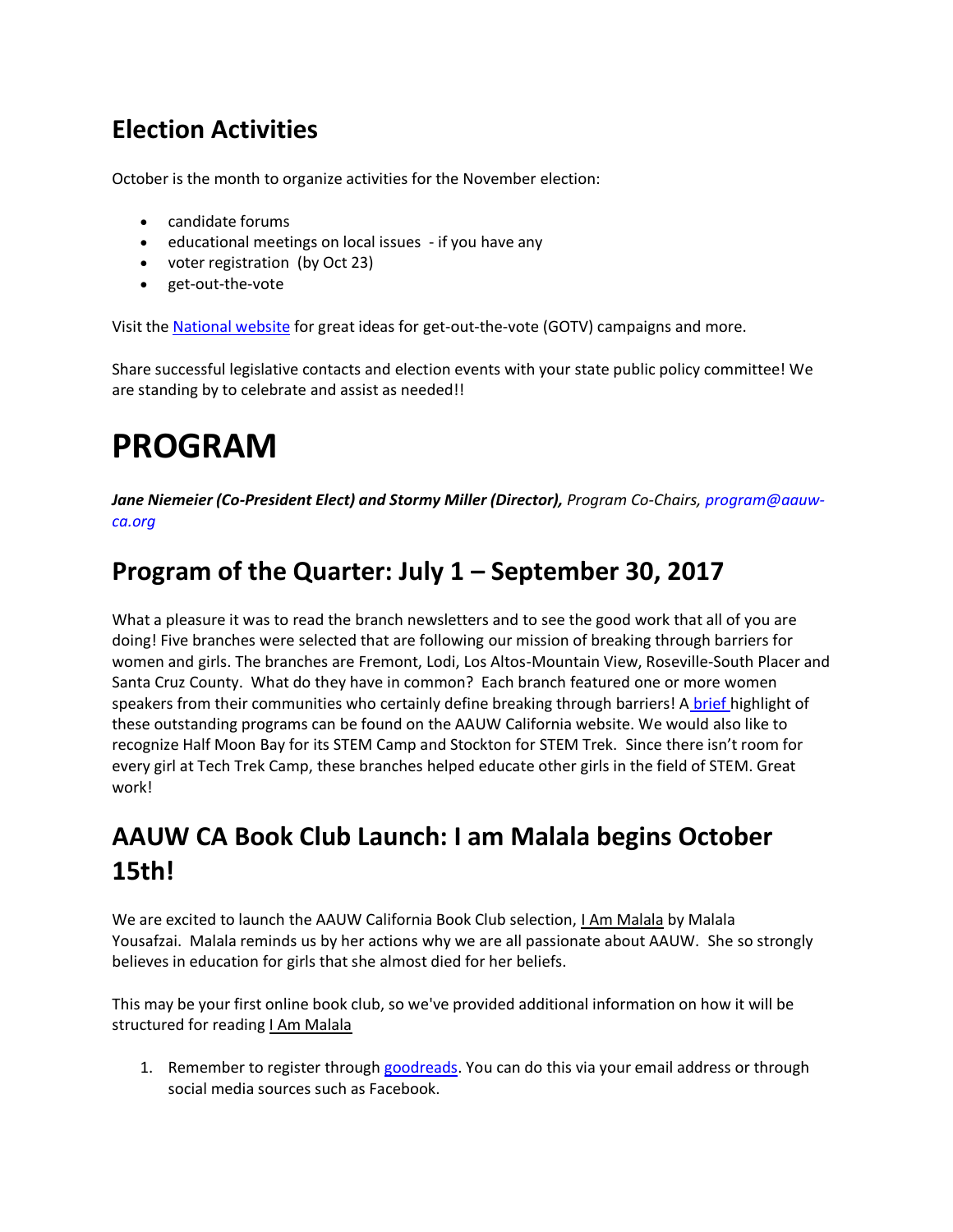- 2. The book club will begin on October 15th and there will be a discussion topic waiting for you. Please feel free to chime into the discussion through the discussion feed and comment on member posts that spark your interests!
- 3. Discussion postings will be made weekly on Fridays, so we encourage you to sign on at least once per week to remain active in the book club.

Please share this information with your branch members.

### **Highlight Your Branch Through AAUW Branch Bingo**

The Program Committee is launching a new activity that will raise awareness of your branch efforts. From participation in the AAUW California book club, to tabling AAUW at local events, to supporting young women in their attendance at NCCWSL, we want to acknowledge and reward your efforts in a fun and interactive way…Branch Bingo! With two rounds of Branch Bingo, we hope to see many of you participate! Below is a link to Round 1 with instructions on how to play and submit your entry. Branches that participate will be entered into a grand prize drawing announced at State Convention. **So pull out your bingo dauber and here's hoping you BINGO!** Play [AAUW Branch Bingo](https://bor.aauw-ca.org/sendy/l/YlrJ763AeyF892b51vFm0EptRw/zVpFAQRQBF6Aq2qKB763gJfA/zJH7ImJsmqQx37uITFpx763Q)**!**

# **NOMINATIONS & ELECTIONS**

*Donna Lilly, Nominations & Elections Chair [nominating@aauw-ca.org](mailto:nominating@aauw-ca.org)*

Come forward and volunteer your talented self as a candidate for Board of Directors of AAUW California. Share your skills and passion for education and equity for women and girls. Step up to fill the office of Secretary or one of the four Director positions for 2018-2020. Complete the Candidate [Nomination Form](https://bor.aauw-ca.org/sendy/l/YlrJ763AeyF892b51vFm0EptRw/as7wnVpSR8UQ2702cM2kmw/zJH7ImJsmqQx37uITFpx763Q) electronically.

Deadline for submission is December 8<sup>th</sup> 2017.

## **LEADERSHIP DEVELOPMENT**

*Cathy Foxhoven, Co-President Elect, Leadership Development, [aauwfox@gmail.com](mailto:aauwfox@gmail.com)*

### **YouTube Helps Us Be Better Officers!**

Are you new to your job? Are you trying to recruit new board members? The Leadership Development team is happy to announce that four videos are now on the AAUW California website under [Leadership](https://bor.aauw-ca.org/sendy/l/YlrJ763AeyF892b51vFm0EptRw/fyEHDZSJcBk8fwh9mQqMHQ/zJH7ImJsmqQx37uITFpx763Q)  [Development.](https://bor.aauw-ca.org/sendy/l/YlrJ763AeyF892b51vFm0EptRw/fyEHDZSJcBk8fwh9mQqMHQ/zJH7ImJsmqQx37uITFpx763Q) The videos cover four topics and are presented by AAUW California state leaders. They include:

- **President, presented by Dianne Owens, Director**
- **Alternate Board Structures, presented by Ainsley Nies, Director**
- **Programs presented by Cathy Foxhoven, President Elect**
- **Treasurer presented by Donna Mertens, AAUW California State President**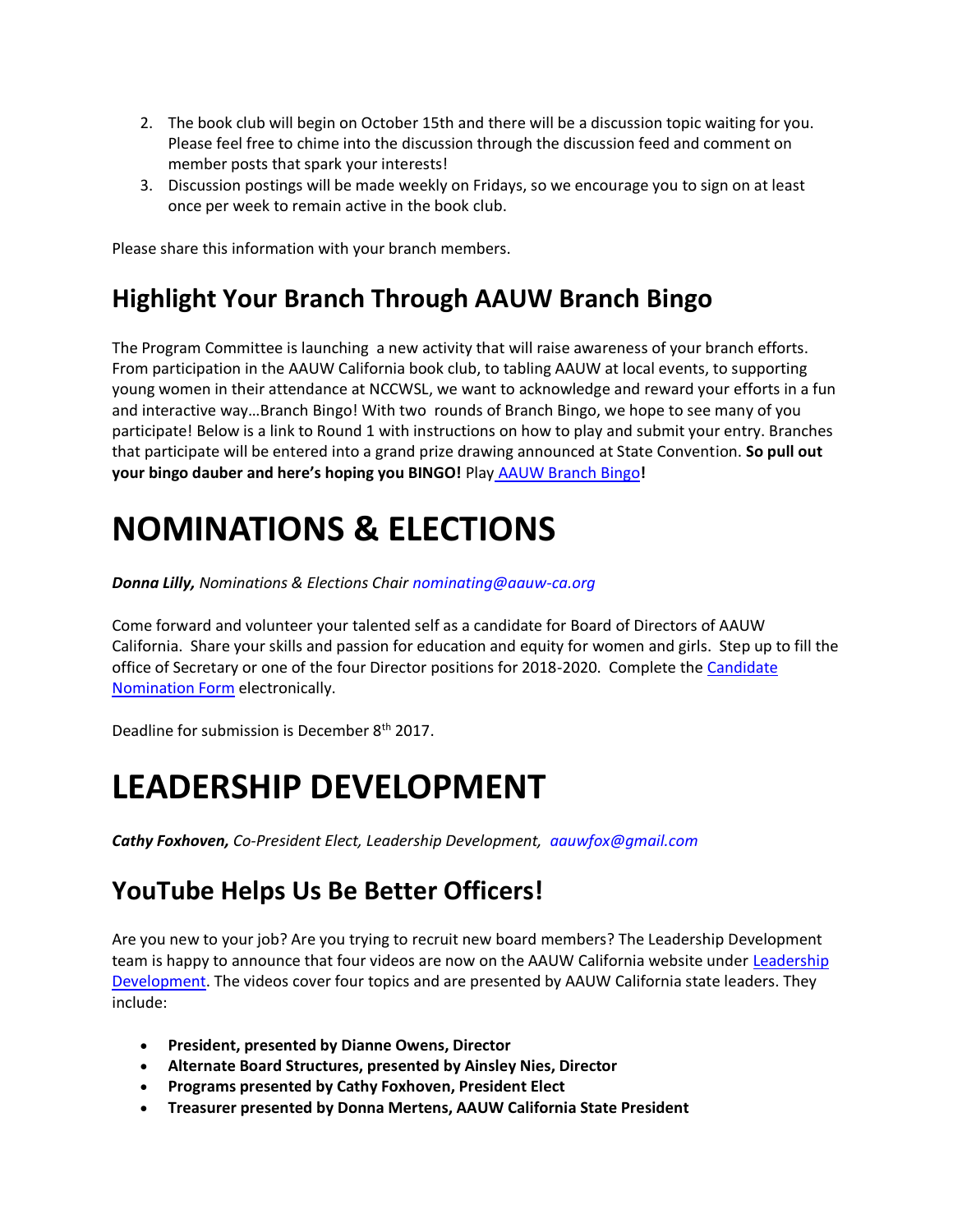#### **COMING SOON: Secretary presented by Kathleen Doty, Past AAUW California State President**

Please let your officers know about the videos and encourage them to view them for some helpful information and instructions. You might also want to use the videos to encourage future leaders to take on these positions. We'd love to hear if you find these videos helpful.

### **AAUW FUND**

#### *Sharon Westafer, Director, AAUW Fund Committee Chair, [aauwfund@aauw-ca.org](mailto:aauwfund@aauw-ca.org)*

**Deadlines for the Fund luncheons are fast approaching!** Both the online and mail-in [reservation form](https://bor.aauw-ca.org/sendy/l/YlrJ763AeyF892b51vFm0EptRw/5s2UV4AI2sOr2lKLWzd892tQ/zJH7ImJsmqQx37uITFpx763Q) are on the AAUW California website. Please make your reservations as soon as possible and share this information with your branch members. There are two luncheons in Northern California so if you're unable to attend one, plan to attend the other.

Keep in mind that **branch Fund assessments are due November 15th** (branch treasurers should have received the bill by now). The assessments are a way to ensure that every branch contributes something to the AAUW Fund. The money is then directed toward [California Unfinished Endowments.](https://bor.aauw-ca.org/sendy/l/YlrJ763AeyF892b51vFm0EptRw/VSUeS0XFl1dbtOkatNlpDw/zJH7ImJsmqQx37uITFpx763Q)

## **TECH TREK**

#### *Linda Stinebaugh, Tech Trek, [lstinebaugh@verizon.net](mailto:lstinebaugh@verizon.net)*

Branch requests for reservations for the 2018 camps will be accepted via email to Linda Stinebaugh [\(lstinebaugh@verizon.net\)](mailto:lstinebaugh@verizon.net) beginning October 15 and ending October 31. A reminder will be sent out to all Branch Coordinators via the TT Branch Contacts email list with a reminder and a listing of the camp fees for 2018.

Branches should send any checks made out to AAUW that they have to their camp treasurer NOW. New deposit forms for deposits to Special Projects Fund (SPF) will be sent out soon.

# **COLLEGE/UNIVERSITY (C/U) COMMITTEE**

*Tina Byrne, C/U Committee Chair[, aauwtina@gmail.com](mailto:aauwtina@gmail.com)*

#### **Encourage a Student to Apply for a Fellowship or Grant**

Have you ever wondered how all those Fellowship and Grant recipients find out about AAUW opportunities? Perhaps it was from a member like you. Perhaps a branch C/U Chair visited one of our partner schools and held a workshop or distributed th[e Fellowships and Grants brochures](https://bor.aauw-ca.org/sendy/l/YlrJ763AeyF892b51vFm0EptRw/MElHNzGOjJLLxmEJEbG763Lg/zJH7ImJsmqQx37uITFpx763Q) available at Shop AAUW.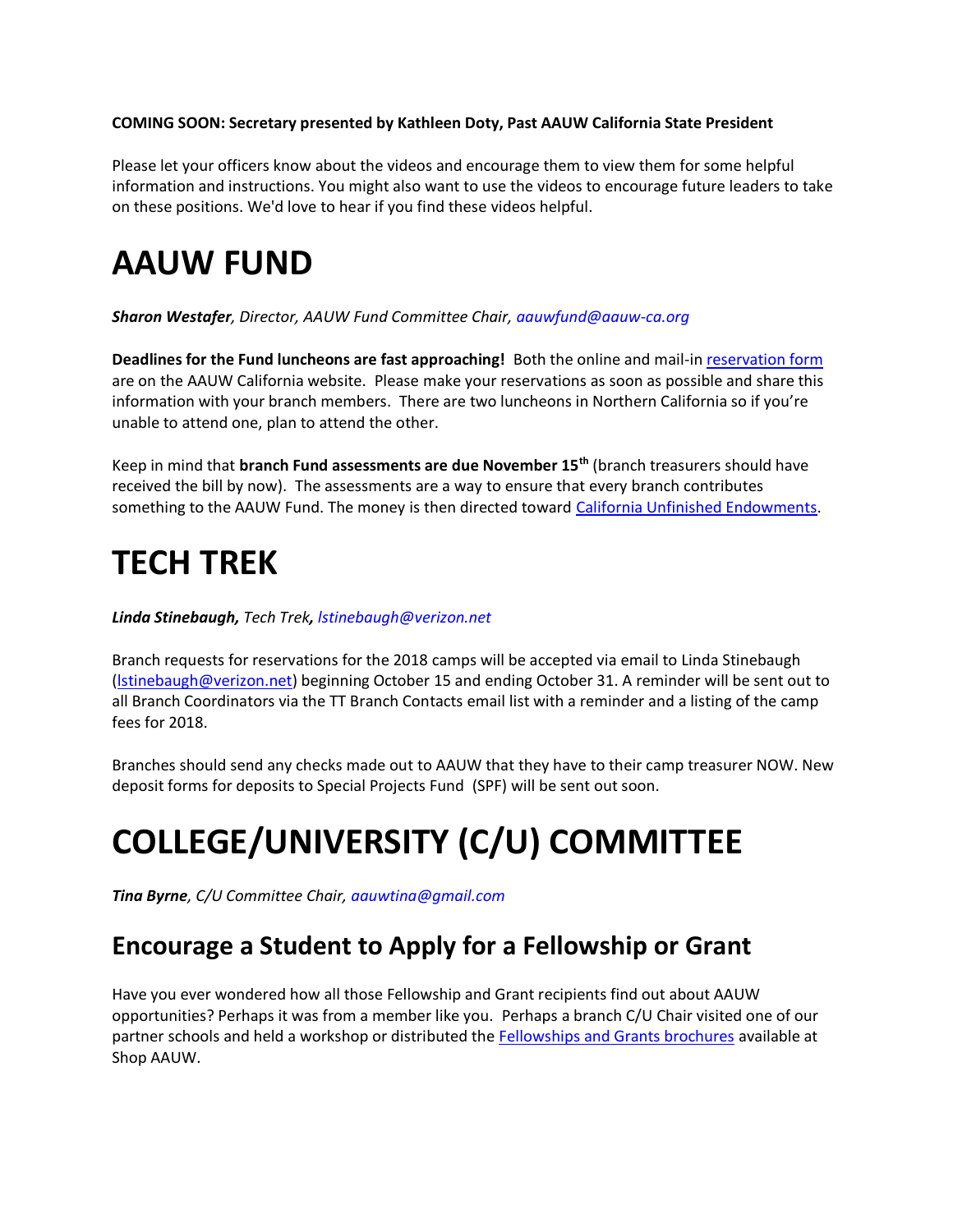Applicants for next year still have time to apply. American Fellowships deadline is November 15, Career Development Grants deadline is December 15, International Fellowships deadline is December 1, and Selected Professions Fellowships deadline is January 10. All the applications are completed [online](https://bor.aauw-ca.org/sendy/l/YlrJ763AeyF892b51vFm0EptRw/BKYBhL4AotU763DpIn892vDfYQ/zJH7ImJsmqQx37uITFpx763Q) so encourage students you know or meet to research the [AAUW Educational Funding and Awards.](https://bor.aauw-ca.org/sendy/l/YlrJ763AeyF892b51vFm0EptRw/BKYBhL4AotU763DpIn892vDfYQ/zJH7ImJsmqQx37uITFpx763Q) Next year you might have the thrill of knowing you helped a bright young woman achieve her educational goals.

## **MEMBERSHIP**

*Deanna Arthur (Secretary) and Kathy Andreini, Membership Co-Chairs, [membership@aauw-ca.org](mailto:membership@aauw-ca.org)*

#### **Answer the Phone!**

Your Membership committee representative is on the line. Membership committee members will be calling NEW Branch Membership VPs this month. Continuing branch MVPs will also hear from Committee reps by phone or email with their contact information and news.

We'll be ready to answer your questions, offer advice and encouragement and follow up with an email containing information and links to what we discussed.

If we don't reach you, please return the call at your convenience. We look forward to assisting in your branch recruitment and retention efforts this year! Can't wait for our call? Contact [membership@aauw-ca.org](mailto:membership@aauw-ca.org) with questions and/or comments.

# **SPEECH TREK**

*Marlene Cain, AAUW California Speech Trek Coordinator, [aauwcain@earthlink.net](mailto:aauwcain@earthlink.ne)*

#### **"How Can We Stand up to Sexism?"**

Find out – have a Speech Trek Contest at your Branch!

Attention all Speech Trek Coordinators and Chairs: the [2017-2018 Branch Tool Kit and the 2017-2018](https://bor.aauw-ca.org/sendy/l/YlrJ763AeyF892b51vFm0EptRw/9RAEfedMdAyCIcjtJlUnaw/zJH7ImJsmqQx37uITFpx763Q)  **[Student Forms](https://bor.aauw-ca.org/sendy/l/YlrJ763AeyF892b51vFm0EptRw/9RAEfedMdAyCIcjtJlUnaw/zJH7ImJsmqQx37uITFpx763Q)** are online.

November 1st is the deadline to sign up to participate in the state Speech Trek Competition. If you are planning to hold a Speech Trek contest at your Branch, please notify Marlene Cain. Use the notification form inside the **Branch Tool Kit**, or email her at a auwcain@earthlink.net with your name, contact info, branch name, and date of contest, if known.

## **GOVERNANCE**